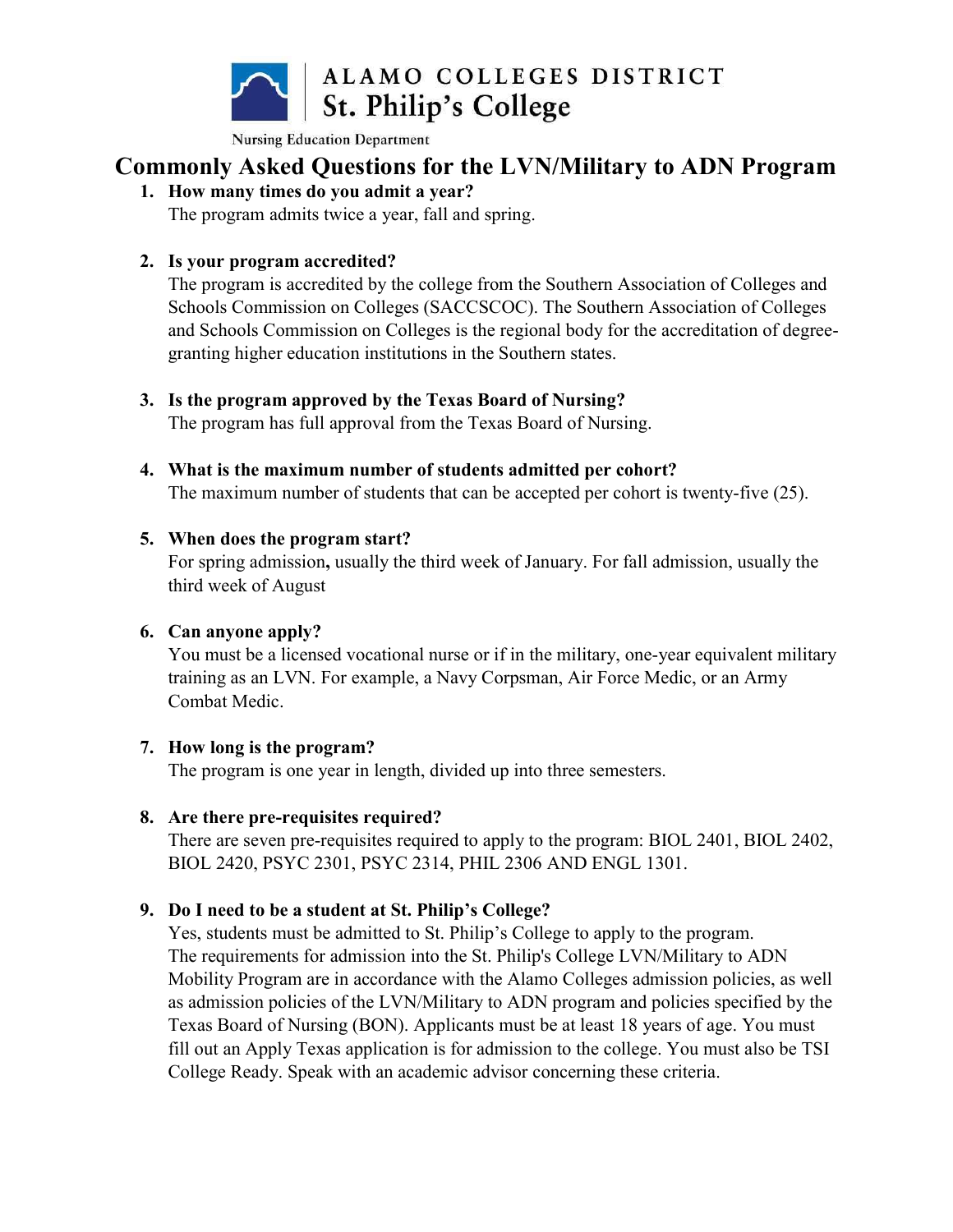

# Commonly Asked Questions for the LVN/Military to ADN Program

#### 10. What is the cost of the program?

The total cost of the program for in-district is approximately \$12,00.00 and out of district \$16,900.00.

#### 11. Can I apply if I have not completed my pre-requisites?

You can apply anytime the window is open for applications. Science courses must be completed PRIOR to applying with minimum grade of "C" or higher.

General education courses required: at least 3 of the 4 courses must be completed PRIOR to applying. Any remaining prerequisite courses need to be completed prior to starting the nursing program. Applicants must be successful with a minimum grade of "C" or higher for any remaining courses.

#### 12. I have taken nurses classes elsewhere, will my courses transfer?

No transfer credit will be given for RNSG nursing courses taken at another institution. All nursing courses must be completed at St. Philip's College.

#### 13. Will my pre-requisites transfer if I took them somewhere else?

All non-nursing courses will be evaluated for credit by the Admissions Office. Please speak with a certified academic advisor.

#### 14. Can military apply?

We do take military applicants. If military, must have training as Army Combat Medics, Navy Corpsmen, or Air Force Medics within the last 10 years and equivalent to an LVN training. Military applicants must provide their Joint Service transcripts as well as their DD214 for evaluation by the program director to qualify for admission.

#### 15. Will I need my JST transcript?

Yes, military candidates will need to provide their JST transcript. Also, applicants will be required to submit official documents which validate clinical experiences in military medical-technical roles with application for consideration. Final decisions are made by the RN program director.

#### 16. Can I get a CHEM 1405 waiver?

St. Philip's College does not offer chemistry waivers.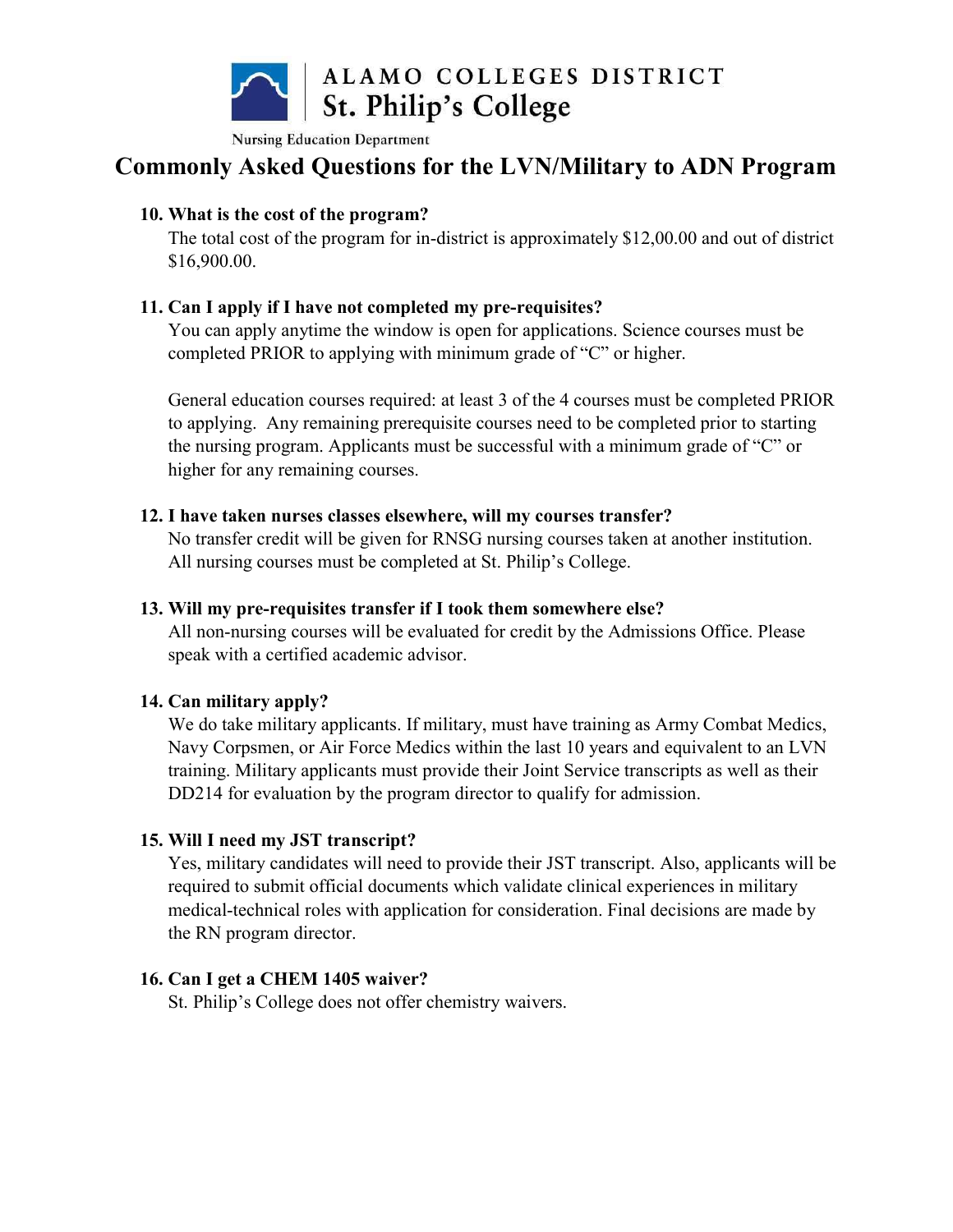

# Commonly Asked Questions for the LVN/Military to ADN Program

### 17. How long do I need to be an LVN before applying?

Mandatory minimum 1-year LVN work experience (part time or full time), within the last 5 years (will be verified). LVN work experience must be obtained by start of the program. A resume will be required.

#### 18. Do I need to take the TEAS for admission?

Yes, all applicants are required to take the TEAS exam. You must obtain an overall score of 70% for admission.

#### 19. When can I apply?

Official Application Filing Periods:

Fall Term Apply: March 21 to May 31st

Spring Term Apply: July 1st to September 30

If either date lands on a weekend, then the deadline will be the next business day.

#### 20. Will I need to submit all my transcripts from all colleges I have attended?

Applicants are required to submit all transcripts from prior colleges attended where credit has been granted for any courses or a degree earned. Note: Official transcripts are needed for admission to the college as well as the application for the ADN admission. If applicant attended SPC, an unofficial transcript will be accepted. If an applicant attends another Alamo college, an official transcript is needed.

### 21. How do you calculate GPA for admittance?

The admissions department will calculate GPA based on transcripts submitted and course grades earned.

### 22. Can I submit my application without proof of all my immunizations?

ADN candidates are not required to show proof of immunizations with applications. Once a student receives a conditional letter of acceptance, all required immunizations and health screenings must be submitted by program orientation day for full admission. Failure to do so will result in the student being dropped from the admission roster.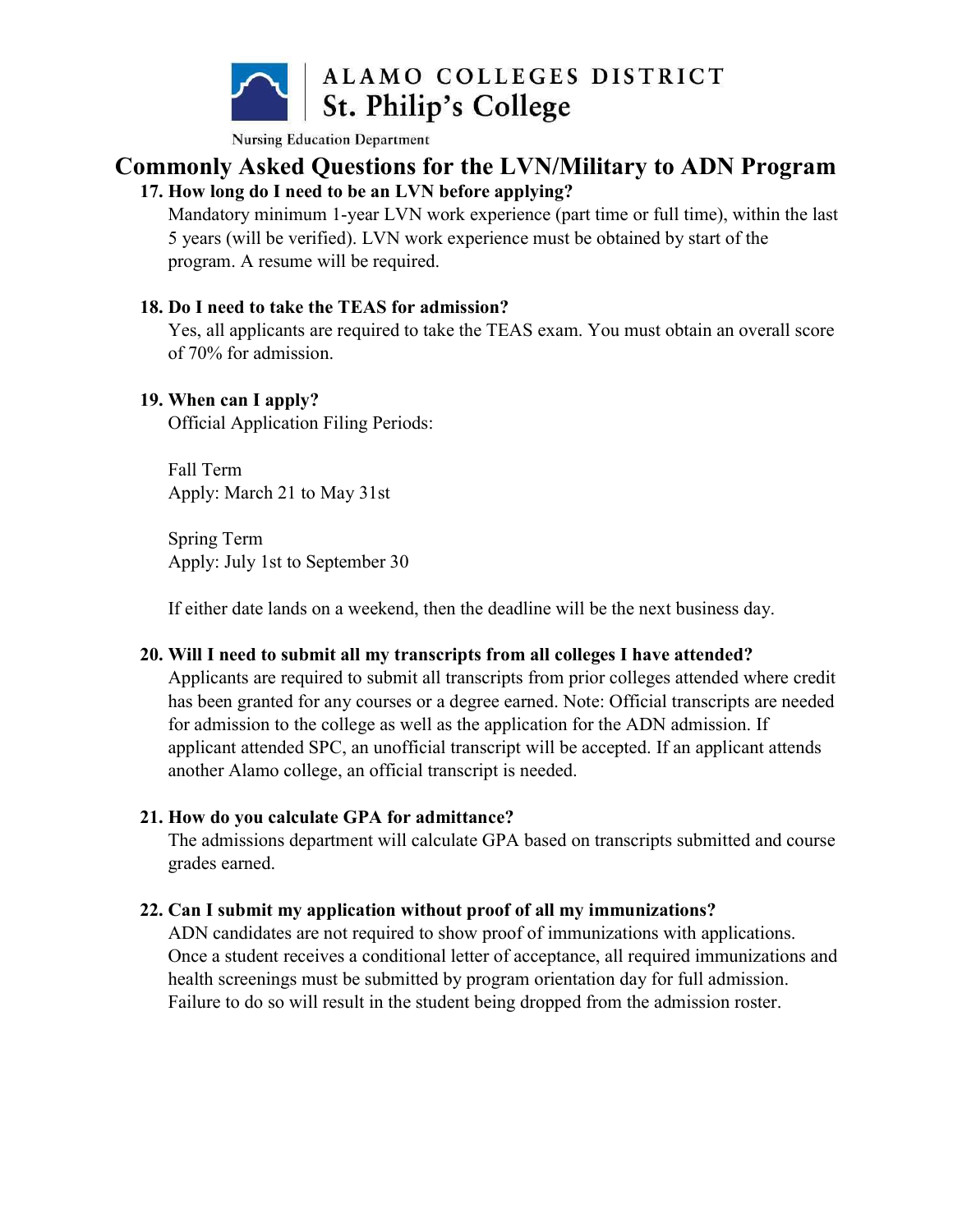

# Commonly Asked Questions for the LVN/Military to ADN Program

#### 23. Are drug tests and background checks required at the time of applying or after acceptance?

Once a student is conditionally accepted into the program, a student will be given information for completing background checks as well as fingerprinting along with a deadline.

#### 24. Do we mail in the application or do we hand deliver it?

All applications will be submitted online. We are no longer accepting mailed in applications. Please review the information packet for instructions. All forms needed for submission are on the LVN/Military to ADN Mobility program website. No other forms will be accepted.

#### 25. Do I have to repeat my science courses?

Science courses must have been completed within 5 years if transferred from another college or university or seven years if completed at SPC.

#### 26. Are any of the courses in the program online?

This program is a face to face program. There are no online courses.

#### 27. Are there weekend or evening classes/clinicals?

There are no evening or weekend courses for this program.

#### 28. Does your program offer a refresher?

The St. Philip's College LVN/Military to ADN program does not offer a refresher course.

### 29. If I am a military candidate, can I complete the program if I am stationed outside of San Antonio?

If you are still currently serving in the military, you will need to provide a letter from your Company Commander stating that you are available to attend day classes and that you are not pending any Disciplinary action (ex. Article 15). You will need to be present for classes and clinical.

### 30. Do applicants have to resend transcripts to the nursing department or is this information able to be pulled from my student record?

Students must submit official transcripts for all colleges attended to the nursing department for admission. Admission to the college is separate and you would need to speak to admissions on what is needed to apply to St. Philip's College.